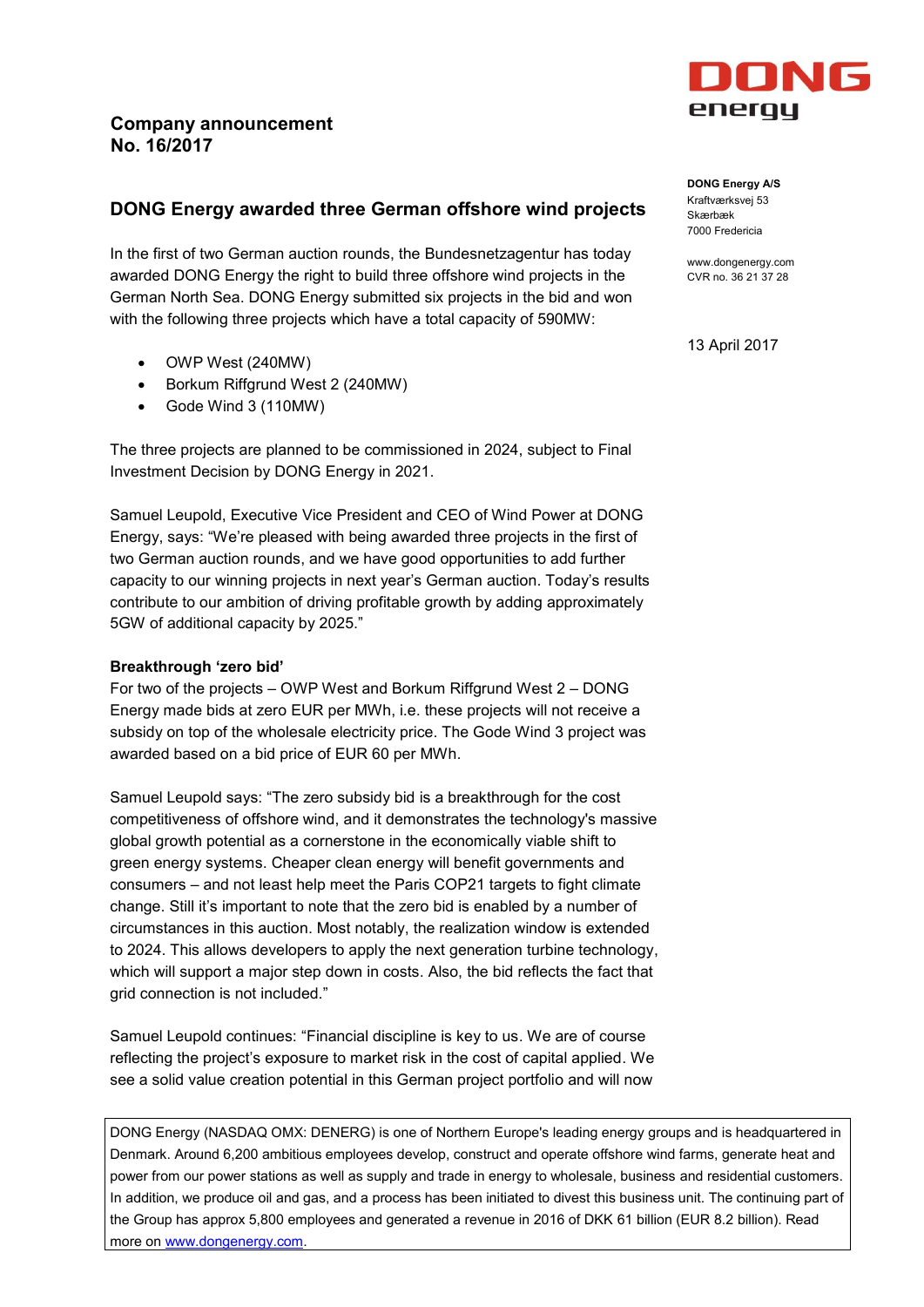begin to further mature the projects towards a Final Investment Decision (FID) in 2021."

Volker Malmen, country manager in DONG Energy Germany, says: "Making green energy cheaper than black has for years been part of DONG Energy's strategic ambition. Offshore wind is fully capable of replacing retiring power plants and to become the backbone of Germany's energy transition, and I hope that today's encouraging results will inspire an accelerated and higher volume build-out of offshore wind in Germany and motivate the electrification of transportation and heating."

DONG Energy will be responsible for the turbines, array cables and offshore substation, while grid operator TenneT will be responsible for construction, operation and ownership of the onshore substation and the export cable.

DONG Energy currently has 902MW of offshore wind in operation in German waters with Gode Wind 1&2 and Borkum Riffgrund 1 and another 450MW under construction at Borkum Riffgrund 2, which is expected to be commissioned in 2019. In total, DONG Energy operates 3,600MW offshore wind capacity across Germany, UK and Denmark and has a further 3,800GW under construction.

## **Cost-drivers enabling the zero subsidy bid**

- Platform change: Significantly bigger turbines probably 13-15MW will be on the market by 2024. With bigger turbines, the developer can increase electricity production while at the same time reduce the number of turbine positions. This contributes significantly to cost reductions during construction (fewer towers and array cables, and lower costs for installation vessels and manpower) as well as during a lifetime of operations and maintenance.
- Scale: OWP West and Borkum Riffgrund West 2 will be combined into one large-scale project with the option of adding additional volume in next year's auction to further increase the total size of the project.
- Location: The projects benefit from average wind speeds of more than 10 m/s, which is among the highest wind speeds measured across DONG Energy's portfolio of wind farms. Also, the projects are located next to DONG Energy's Borkum Riffgrund 1&2 which means that operations and maintenance can be done from DONG Energy's existing O&M hub in Norddeich.
- Extended lifetime: The German authorities have approved the possibility to extend the operational lifetime of the asset from 25 to 30 years.